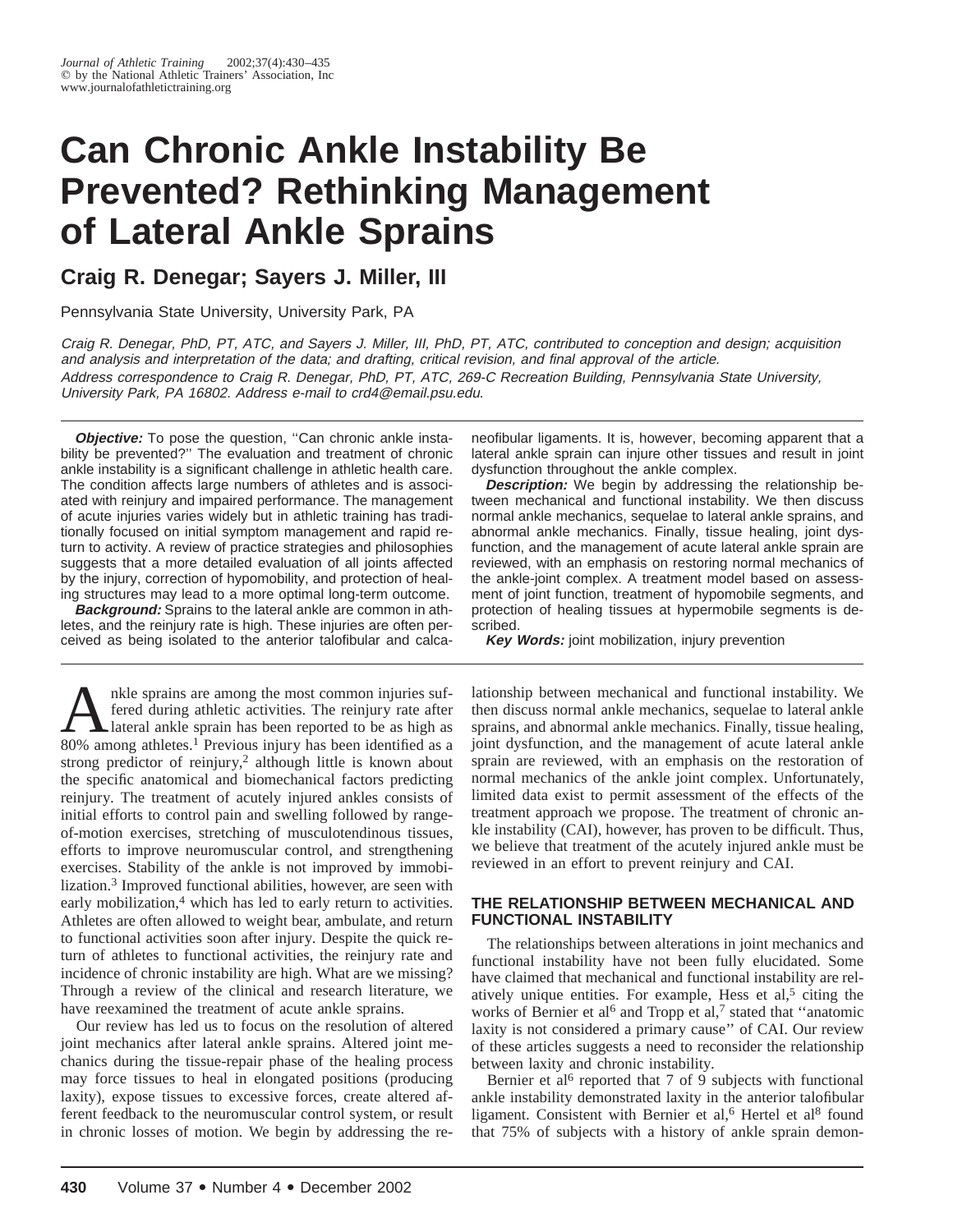strated laxity of the talocrural joint on stress fluoroscopy, but two thirds of those with talocrural laxity also demonstrated laxity at the subtalar joint. Similarly, Meyer et al<sup>9</sup> noted subtalar injury in 80% of 40 patients who suffered an acute lateral ankle sprain.

Although these reports suggest a link between mechanical and functional ankle instability, only laxity of the talocrural and subtalar joints was considered. Little consideration has been given to the role of the distal and proximal tibiofibular joints or the effect of hypomobility at any of the joints of the ankle complex on the incidence of CAI. In order to appreciate the potential for these sources to contribute to CAI and reinjury after lateral ankle sprain, a review of normal ankle mechanics is needed.

### **NORMAL ANKLE MECHANICS**

The talocrural (ankle) joint is one of the most congruent joints in the body. It consists of the articulation between the talus and the mortise created by the distal tibiofibular joint. The talocrural joint is a synovial joint that is usually described as having a single oblique axis, allowing plantar flexion and dorsiflexion. Some medial and lateral rotation and talar tilt have, however, also been documented in healthy ankles.<sup>10,11</sup>

The talus is wedge shaped, wider anteriorly than posteriorly. The medial facet of the talus, which articulates with the tibial malleolus, is shorter in the anterior-posterior dimension than the lateral facet of the talus, which articulates with the fibular malleolus. Therefore, the distal fibula must travel farther than the distal tibia on the talus during ankle dorsiflexion and plantar flexion. The shape of the talus results in external rotation of the talus during dorsiflexion and internal rotation during plantar flexion.<sup>11,12</sup>

The proximal and distal tibiofibular joints are dynamic entities that facilitate movement during normal functional activities. The proximal tibiofibular joint is a synovial joint with slight convexity to the tibial facet and slight concavity to the fibular facet. The distal tibiofibular joint is a syndesmosis, with a concave tibial facet and a convex fibular facet.<sup>11</sup>

During ankle dorsiflexion (physiologic motion), the talus glides posteriorly (accessory motion) and externally rotates in relation to the mortise.11–13 Calcaneal eversion also causes the talus to tilt laterally.14 These motions of the talus in relation to the mortise produce a superior-posterior glide and lateral displacement of the distal fibula in relation to the tibia.<sup>13</sup> At the same time, at the proximal tibiofibular joint, the fibula glides anterolaterally and superiorly on the tibia, fixing the fibula to the tibia.13 In addition, the fibula demonstrates a small amount of rotation during dorsiflexion. $11,14$  Impaction of the proximal tibiofibular joint, along with increased tension in the crural interosseus tibiofibular ligament and interosseous membrane, creates a stable base from which attached muscles can function. From this stable base, the peroneus longus and brevis muscles contract. The peroneus longus plantar flexes the first ray, and both facilitate weight transfer from lateral to medial across the metatarsals during the stance phase of gait.11 During ankle plantar flexion, the opposite motions occur at these articulations.11,14 In addition, the fibula glides superoposteromedially and inferoanterolaterally at the proximal tibiofibular joint with the rotational movements of pronation and supination, respectively.15

The subtalar joint has 2 separate articulating surfaces that function together. In the anterior portion of the joint, the articular surface of the calcaneus is concave and the articular surface of the talus is convex. In the posterior portion of the joint, the articular surface of the calcaneus is convex and the articular surface of the talus is concave. At the subtalar joint, the talus glides in an anterior and medial direction in relation to the calcaneus from heel strike to the foot-flat position. This movement tenses the interosseous ligament of the subtalar joint and pulls the calcaneus into eversion. Eversion of the calcaneus is also facilitated by loading of the calcaneus at the posterolateral tubercle during heel strike and the mitered hinge created by the axis of the subtalar joint. Eversion of the subtalar joint, in combination with plantar flexion and adduction of the talus on the calcaneus, constitutes the pronation observed at the subtalar joint from the foot-flat position to midstance. Eversion at the subtalar joint is accompanied by a lateral glide of the calcaneus on the talus in the anterior joint and a medial glide and lateral roll at the posterior joint. From midstance to toe-off, the opposite sequence of motions occurs, constituting supination of the subtalar joint. The subtalar joint inverts, and the talus dorsiflexes and abducts on the calcaneus. From midstance to toe-off, the calcaneus is pulled into inversion by contraction of the posterior tibial muscle and the gastrocnemius-soleus complex in combination with the heel rise. As the calcaneus inverts, the talus moves in a posterior and lateral direction in relation to the calcaneus.<sup>11</sup>

### **SEQUELAE TO LATERAL ANKLE SPRAIN**

The most common mechanism of ankle injury involves excessive inversion or supination of the foot and ankle complex, resulting in injury to the lateral ligaments of the ankle.2,16–18 At end range, inversion and supination are limited by the lateral joint capsule of the ankle and the ligaments supporting the lateral talocrural, subtalar, and distal and proximal tibiofibular joints. Overload of these structures results in disruption of the fibrous integrity of the ligaments and dysfunction (hypermobility or hypomobility) of one or more joints in the ankle complex.

Tissue injury results in pain, swelling, and joint dysfunction. Pain and swelling, while the focus of initial intervention, resolve with time. Altered joint mobility, involving either hypermobility or hypomobility, however, may be more long lasting and indicate residual dysfunction of the joints of the ankle complex.

### **ABNORMAL ANKLE MECHANICS**

Joint dysfunction, whether due to hypermobility or hypomobility, is commonly found in patients suffering from functional instability. A familiar concept is ligamentous laxity, or mechanical instability, after lateral ankle sprain. Hypermobility is usually associated with mechanical instability. Mechanical instability, by definition, is an increase in the accessory movements at a joint. Accessory movements are arthrokinematic motions that the individual cannot voluntarily produce, such as glide and roll of the talus in the mortise. Increased accessory movement at a joint indicates an enlargement of the neutral zone of the joint.<sup>19–21</sup> The neutral zone is defined as the area of joint accessory movement available without ligamentous tensioning.19,20 Increased accessory movements also produce an abnormal pattern of movement of the instantaneous axis of rotation (IAR) of the joint with physiologic movement.22,23 Residual mechanical instability usually results from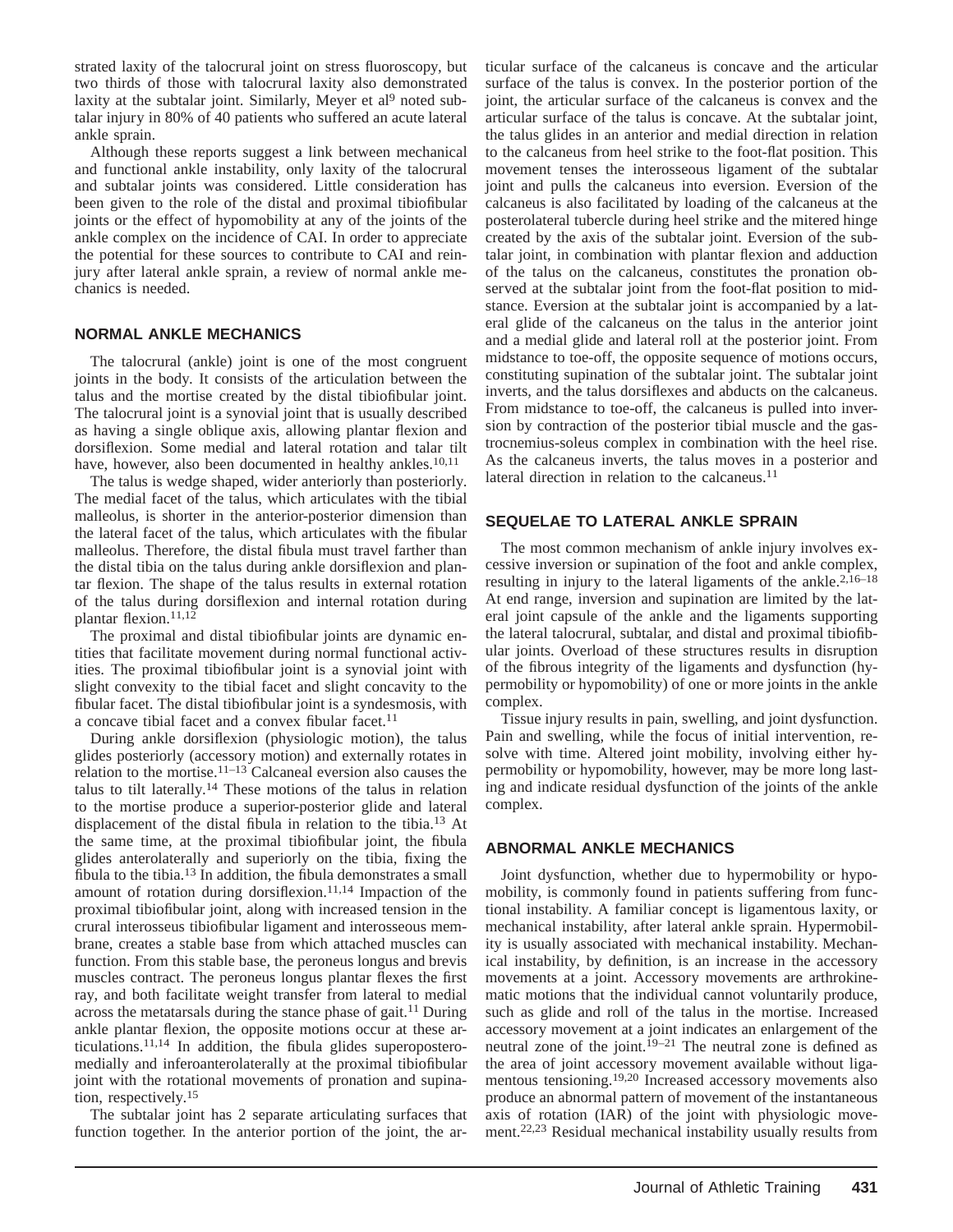a tear or lengthening of one of the ligamentous structures supporting the joint and suggests a nonoptimal healing process after injury.

Cadaveric study of the ligaments of the ankle has demonstrated the existence of mechanoreceptors.<sup>24</sup> The observed alterations in proprioception in mechanically and functionally unstable ankles are likely due, at least in part, to the altered or disrupted input from these sensory receptors.25 Moreover, the abnormal movement of the IAR likely results in altered proprioceptive input from tissues that are abnormally stressed and forces the athlete to alter motor-control programs to compensate if function is to be maintained. If the motor-control system adapts and new motor programs and preprogrammed reflexes are well learned, then deficits in gross function are not evident without detailed kinesiologic studies.26–28

Several authors<sup>21,29,30</sup> have reported that sprain of the anterior talofibular and calcaneofibular ligaments can result in increased laxity with anterior drawer and inversion talar tilt testing. The interosseous and cervical ligaments of the subtalar joint $8^{\circ}$  and the inferior tibiofibular interosseous ligaments<sup>31,32</sup> are also commonly involved in lateral ankle sprains; damage can result in excessive pronation or an unstable mortise, respectively.

Residual laxity in the subtalar joint strongly suggests that the cervical and interosseous ligaments were damaged in a lateral ankle sprain. While the function of these structures has not been fully elucidated, Viladot et al<sup>33</sup> described these structures as the cruciates of the subtalar joint. If this is the case, these ligaments limit end-range pronation and supination. Loading of injured cervical and interosseous ligaments may occur with early return to full weight bearing after injury. Early loading and stress to these ligaments may compromise the healing process and cause the ligaments to heal in a lengthened state. This hypothesis is consistent with the observation of subtalar laxity after lateral ankle sprain<sup>8,9</sup> and reports of improved function when pronation is constrained by an orthotic device after ankle injury.<sup>34</sup> In theory, if the subtalar ligaments are involved in the injury and if these ligaments limit endrange pronation and supination as proposed by Viladot et al,<sup>33</sup> then orthotic intervention limits the stresses applied to the healing subtalar ligaments and allows repair to occur at a more optimal length. The high incidence of CAI and evidence of residual laxity of the subtalar complex after an inversion injury suggest the need for further study of the effects of orthotics in this population.

A less familiar concept is the role of hypomobility in producing ankle instability. Hypomobility at any joint in the lower extremity kinetic chain can challenge the motor-control mechanisms of the athlete and lead to joint instability. Joint hypomobility can be physiologic or arthrokinematic (accessory motions) in nature. Limited range of motion of the joint can be intra-articular or extra-articular in nature. Intra-articular sources of limited mobility usually alter the arthrokinematics of the joint, producing limitations of the accessory movements of roll and glide between the joint surfaces. The abnormal restrictive barrier to accessory movement changes the normal pattern of movement of the IAR of the joint by becoming the axis of rotation of the joint when engaged.<sup>23,35</sup> Again, movement around an abnormal axis of rotation abnormally stresses tissues and produces altered proprioceptive input to the central nervous system. The motor-control system must adapt to maintain function.

It has been suggested that after an ankle sprain, hypomo-

bility may occur at the subtalar joint,  $36,37$  talocrural joint,  $38-45$ distal tibiofibular joint,  $46-49$  or proximal tibiofibular joint.<sup>15,36,38,50</sup> The need to restore ankle dorsiflexion after injury is commonly addressed in rehabilitation guidelines.17,45,51–53 Limited dorsiflexion after lateral ankle sprain has been attributed to tightness in the gastrocnemius-soleus complex,17,52,53 capsular adhesions developed during immobilization, or both. $51,54$  Subluxation has also been suggested as a source of hypomobility at the ankle-joint complex after lateral ankle sprain.<sup>15,37,41,47,48</sup> Meadows<sup>55</sup> defined subluxation as ''a biomechanical problem with the joint jamming at one end of the range of movement and blocking movement away from that range.'' The hypomobility resulting from subluxation is the result of altered arthrokinematics. Limited arthrokinematic motion (eg, limited posterior glide of the talus in the mortise) can result in limited physiologic motion (eg, ankle dorsiflexion); however, it is also important to note that due to compensatory movements at adjacent joints, physiologic motion can be restored and maintained despite restricted arthrokinematic motion.39,41 For example, limited talocrural-joint dorsiflexion may initially produce a vertical limp during gait. This compensation maintains forward movement of the lower leg over the foot during midstance. Later, hypermobility of the subtalar joint into eversion and the midfoot into abduction may be seen as the adaptive ability of the tissues of these joints is overcome by the excessive pronation required to maintain forward gait.<sup>38</sup>

Denegar et al<sup>39</sup> reported limitations in posterior talar glide in a group of collegiate athletes who had returned to sport after ankle sprain. Green et  $al<sup>40</sup>$  noted accelerated restoration of dorsiflexion and normal gait patterns after anterior-to-posterior mobilizations of the talus in the mortise. Dananberg et al38 suggested that hypomobility at the proximal tibiofibular joint can also limit ankle dorsiflexion.

In addition to the works cited above, the manual-therapy literature is replete with references to hypomobility about the ankle-joint complex.36,37,41 While data to support some of the assertions regarding hypomobility are limited, some research and case study reports substantiate these claims. Mulligan<sup>48</sup> claimed that anterior subluxation of the fibula on the tibia at the distal tibiofibular joint may be the cause of painfully limited inversion after ankle sprain. Kavanagh<sup>47</sup> supported this assertion by demonstrating differences in mobility at the tibiofibular joint between subjects with and without ankle sprains.

The precise link between ligamentous sprain and the resultant joint dysfunctions is not fully understood and is likely to differ among individual patients. Although the relationship between hypermobility and ankle instability is often discussed, little attention has been paid to the relationships among hypomobility, ankle injury, and CAI. Tabrizi et al<sup>42</sup> reported that limited dorsiflexion predisposed children to ankle injury. They attributed limited dorsiflexion to the extra-articular structures, principally tightness of the calf muscles.<sup>42</sup> Dananberg et al<sup>38</sup> demonstrated that one session of manipulation directed at the talocrural and proximal tibiofibular joints produced twice the dorsiflexion range-of-motion gains of a 6-month regimen of calf stretching. These findings suggest that limitations in accessory joint motion have a profound effect on ankle-joint mechanics and may predispose the ankle to injury.

### **TISSUE HEALING AND JOINT DYSFUNCTION**

The link between hypermobility and hypomobility may lie in the loss of normal bony alignment (subluxation) or restrict-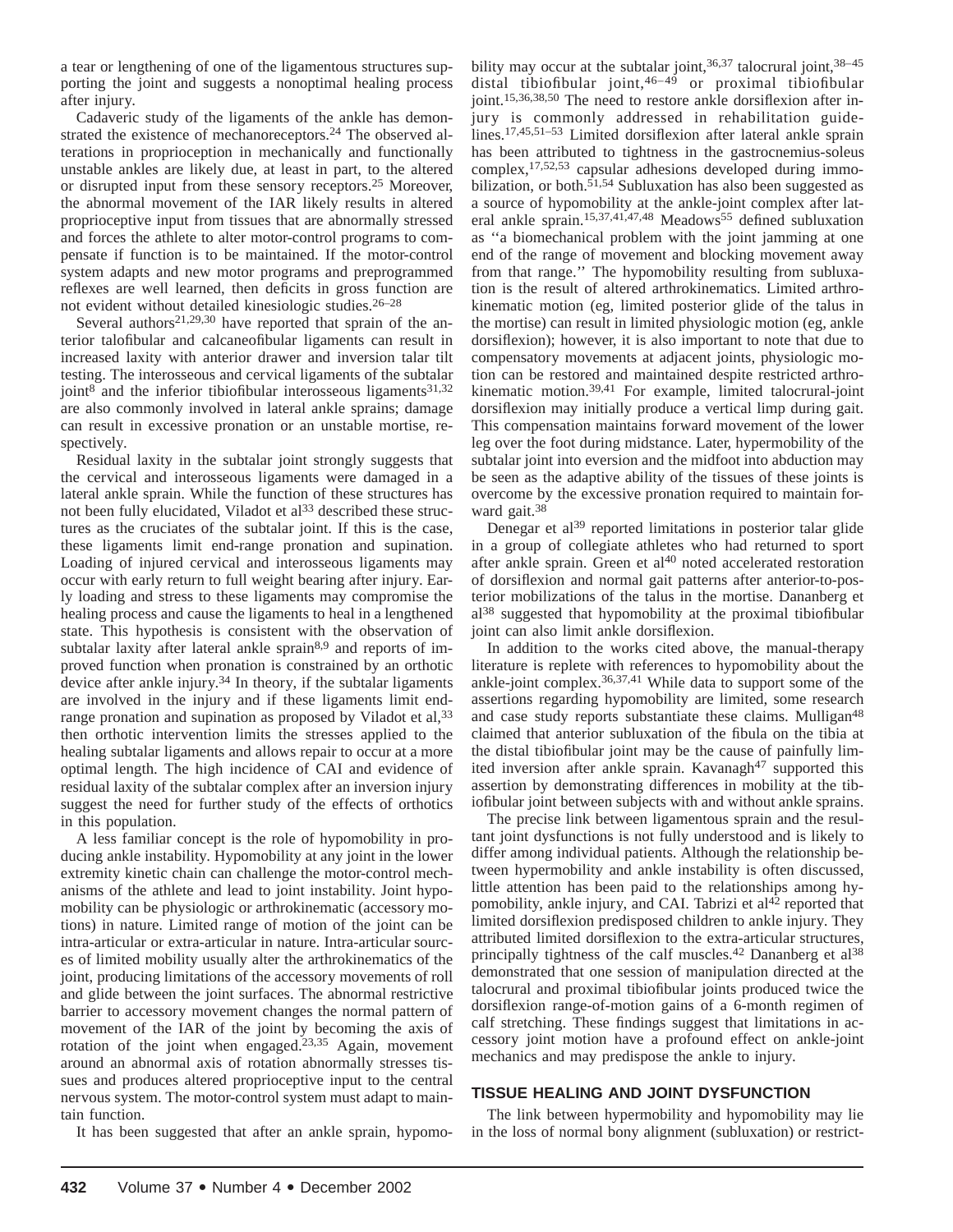ed joint mobility resulting from forced inversion. Limitations in talocrural-joint dorsiflexion $40,45$  and lateral ligamentous laxity have been reported after inversion ankle sprains.8,16,39 Unaddressed hypomobility at the injured joint may result in compromised tissue repair and compensatory motions at other joints. For example, the talus may be subluxed or malpositioned within the mortise as a result of the sudden plantar flexion-inversion stress produced by the inversion ankle sprain. The anteriorly displaced talus lacks the normal restraint to anterior displacement and talar tilt provided by the anterior talofibular and calcaneofibular ligaments, yet it does not glide posteriorly, resulting in restricted dorsiflexion range of motion (hypomobility). Such subluxation results in a firm end feel with grossly restricted dorsiflexion and the associated accessory movement of posterior glide of the talus within the mortise.36,37,41,55 If the talus remains subluxed anteriorly after an inversion ankle sprain, the torn anterior talofibular ligament heals in an elongated position, thereby compromising its role in providing mechanical stability to the ankle and proprioceptive input to the central nervous system.

Restriction of normal arthrokinematic motion at the proximal or distal tibiofibular joint can also restrict dorsiflexion. As previously mentioned, the fibula must be able to glide superiorly and displace laterally with dorsiflexion. Subluxation of the fibula anteriorly and inferiorly at the proximal or distal tibiofibular joint prevents the normal excursion of the fibula and limits posterior translation of the talus in relation to the mortise during dorsiflexion.<sup>15,38,43</sup> If the fibula remains subluxed anteriorly and inferiorly during healing, the inferior tibiofibular interosseous ligament may be stressed during healing, thereby compromising mortise stability. If the talus is subluxed anteriorly along with the fibula, the anterior talofibular ligament and the tibiofibular interosseus ligament may heal in elongated positions.

The superior tibiofibular joints can also become dysfunctional after the common inversion ankle sprain, contributing to functional instability. Meadows<sup>15</sup> suggested that the fibula subluxes anteriorly at the superior tibiofibular joint with an inversion ankle sprain. The restriction of normal fibular translation may lead to diminished talocrural-joint dorsiflexion mobility. The inability of the fibula to move may also compromise the stable base from which the peroneus longus and brevis muscles act to plantar flex the first ray, transfer weight across the metatarsals, and dynamically stabilize the ankle.

The subtalar joint can also sublux during the inversion ankle sprain,<sup>15</sup> resulting in limited eversion and compromise of the joint's ability to pronate during gait. If the interosseous and cervical ligaments are damaged and the subluxation is maintained during tissue healing, the ligaments may heal in an elongated state and compromise joint stability and function.8

Clinical observation and the research literature strongly suggest that residual joint dysfunction is common and underappreciated. Residual laxity at the knee or shoulder can result in reinjury, persistent pain and swelling, and functional disability. Hypomobility at the knee, such as a loss of terminal extension, is also associated with these symptoms. These phenomena also occur at the ankle complex. Because management practices can affect the integrity of healing ligaments at the knee, it is reasonable to believe that they can also affect the integrity of healing ligaments and joint mechanics at the ankle.

## **INJURY AND MANAGEMENT: REPAIR AND MOBILITY**

The talocrural joint neither functions nor is injured in isolation. Each articulation of the ankle-joint complex should be evaluated and addressed after a lateral ankle sprain. While the ligaments supporting the joints of the ankle complex are similar histologically to the collateral ligaments of the knee, the contemporary management of knee and ankle sprains demonstrates a distinct contrast. After a second- or third-degree medial collateral ligament sprain, imagine how stable the knee would be if it was exposed to repeated valgus stress or maintained in end-range valgus during the first 2 to 3 weeks. Of course we would expect instability and a loss of normal joint mechanics to result, and no sports medicine clinicians would ever consider such treatment. This scenario, however, may be commonplace in the management of the injured ankle.

The ankle differs from the knee in the stability provided by the bony architecture of the joints. Thus, functional disability after injury is less, allowing the injured athlete to progress to full weight bearing and walking without a sense of instability or episodes of recurrent giving way. These symptoms usually do not manifest until greater demands are placed on the ankle complex. The initial functional ability does not, however, reflect the state of repair of the damaged ligaments. The timeframe for ligament repair is similar and cannot be accelerated by well-intentioned treatments provided by the sports medicine team.

The lateral ankle sprain is often depicted as an isolated injury to the anterior talofibular and calcaneofibular ligaments; however, the ligaments and joint mechanics of the subtalar and tibiofibular articulations are also often affected. Treatment must address restoring normal accessory joint motions and reducing subluxation at affected joints while protecting damaged ligaments from stresses that compromise repair at anatomical length.

In the context of musculoskeletal injury, inflammation is the process of tissue repair. The physiologic events associated with inflammation also result in the pain, swelling, and loss of function associated with tissue injury. These symptoms and signs of inflammation, especially pain, are responsible for the misery that causes the athlete to seek medical care.

The traditional recipe of rest, ice, compression, and elevation is generally considered effective in early pain management. Oral medications also effectively reduce pain. A short course of nonsteroidal, anti-inflammatory medication and perhaps repeated applications of cold may also reduce free-radical-induced secondary tissue injury.<sup>56</sup> Yet, early relief of the signs and symptoms of acute inflammation does not indicate advanced tissue repair. The repair process has been estimated to require up to 3 weeks to maximize collagen content in the wound.57 Tensile strength of the repaired ligament gradually increases as type III collagen is replaced with type I collagen and stress to the wound results in more optimal fiber alignment.

The first step in developing a treatment plan to restore ligamentous stability is to understand the timeframe for acute inflammation and repair, so that adequate time is allowed for deposition of collagen before the healing tissues are exposed to stress. The next element is to correct subluxation and to treat accessory motion restriction with joint mobilization. Several authors15,36–39,41,48,58 provided illustrated reviews of the assessment and treatment of hypomobility of the joints of the ankle complex. Normalizing joint mechanics allows tissues to heal at near-optimal length.

Ligament rupture has been cited as a contraindication for joint mobilization.<sup>59</sup> Clearly, mobilization techniques should not stress injured ligaments or promote further instability.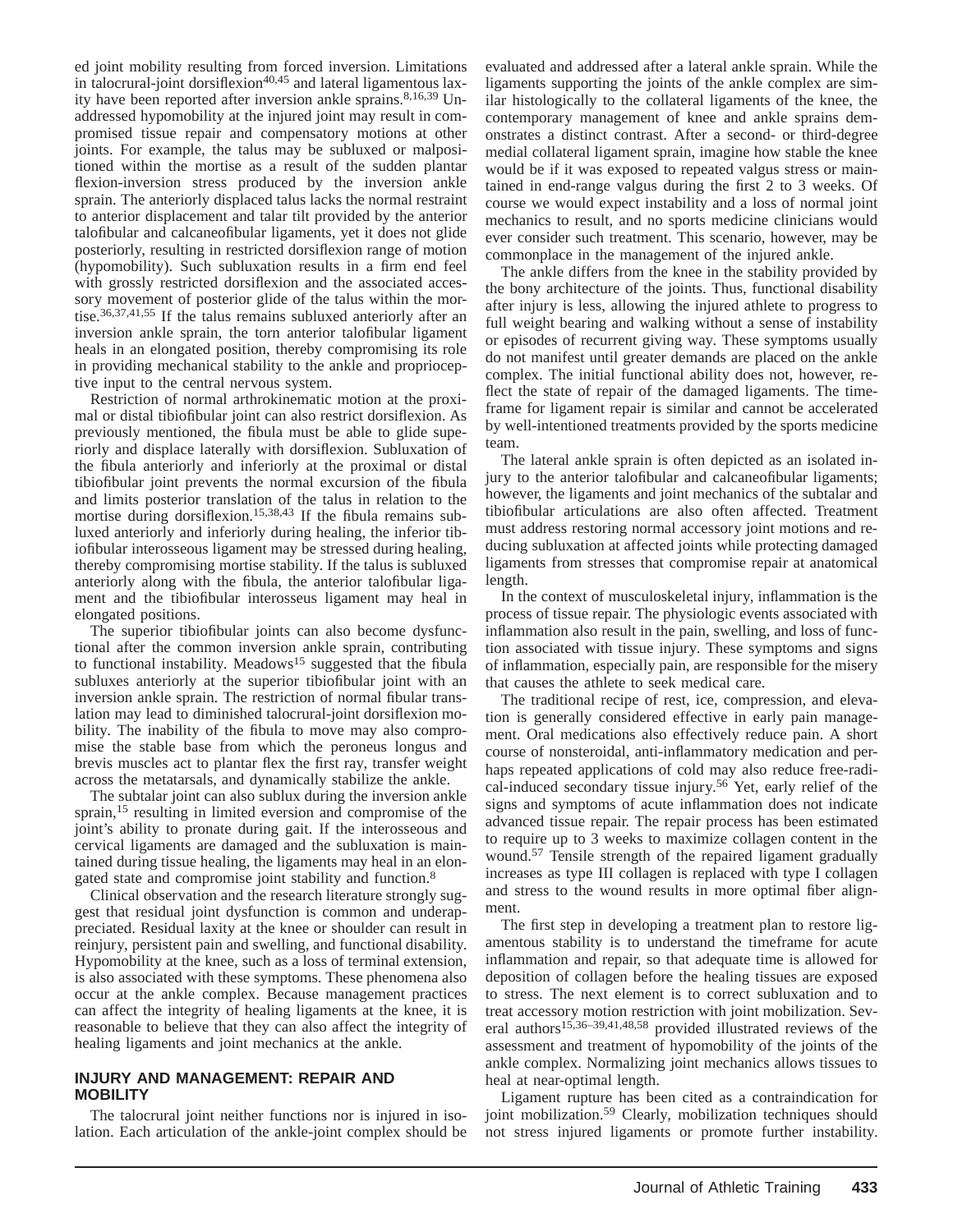Techniques that apply forces to unload, rather than stress, injured tissues while correcting subluxation are indicated in the early management of an ankle sprain. Thus, we believe that joint mobilization should be incorporated into the early management of the injured ankle if accessory joint motion is limited. The mobilization should be performed to correct anterior talar and fibular subluxation while avoiding stress to the injured ligaments. Motion restrictions at the subtalar and proximal tibiofibular joints must also be identified and addressed.

Once joint-mobility restrictions are corrected, a gradual increase in tissue stress to optimize tensile strength of the repaired tissue, rather than an abrupt increase in load with early, full weight bearing, is required. Initial exercise for the muscles of the ankle should be performed while keeping the healing tissue in a shortened position, typically the beginning to midrange position of the joint that the ligament crosses. For the anterior talofibular ligament, this means neutral to dorsiflexed positions while avoiding plantar-flexed and inverted positions. As tissue healing allows, exercise can move into ranges in which the tissue is maximally stressed, typically the end ranges of joint mobility. For the anterior talofibular ligament, this means plantar-flexed and inverted positions. Resistance should be low and repetitions high through the first 3 to 4 weeks. Resistance can be increased and repetitions decreased as the tissue-remodeling process progresses.<sup>60</sup>

The shift from open- to closed-chain activities substantially increases end-range loading of the subtalar joint. During walking, the foot reaches full pronation in midstance. It is quite plausible that the subtalar-joint laxity observed in some patients with chronically unstable ankles resulted from excessive stress applied to the healing subtalar ligaments by an early return to full weight bearing and walking. Orthotic interventions that constrain subtalar-joint pronation have been reported to improve functional and balance performance<sup>34,61</sup> and are recommended in the treatment of acute lateral ankle sprains.<sup>62</sup> The effect of orthotic intervention on residual laxity has not, however, been reported. Thus, while the healing anterior talofibular and calcaneofibular ligaments are not overly stressed with early weight bearing, the same is not necessarily true of other injured structures. If laxity is detected upon subtalar-joint evaluation, orthotic intervention should be considered before the athlete returns to full weight bearing and gait training. When identified, subluxation of the subtalar joint must be corrected before orthotic intervention is considered.

Once normal joint mobility is restored and the healing ligaments are adequately protected, efforts must be made to restore neuromuscular control and maximize reflexive, dynamic stability surrounding the joints of the ankle complex. Many of the intervention strategies reported in this special issue can be applied in the treatment of the acute lateral ankle sprain. By addressing the spectrum of sequelae to the initial injury rather than focusing solely on the ligaments of the lateral ankle, we believe that the incidence of CAI can be reduced.

#### **SUMMARY**

We believe that effective management of the acutely injured ankle requires greater protection from stress to healing tissues than is allowed with rapid return to weight bearing, walking, and functional exercises. The greatest challenge presented by CAI may not be in treatment but in prevention. To expect therapeutic exercises, external supports, or surgical reconstruction to fully restore the structural and functional integrity of

the ankle joints is not reasonable. Athletes suffering from CAI miss practices and competitions, require ongoing care to remain active, and often suffer from suboptimal performance.

Can CAI be prevented through appropriate care of the injured ankle? This question is yet to be answered. At present, all we can offer is a treatment approach based upon what is known about the effect of injury on ankle joint-complex mechanics, repair of injured ligaments, and the stresses placed on the ligaments of the ankle complex during daily and athletic activities. This treatment approach requires an understanding of inflammation and lower extremity biomechanics. Through this knowledge, a treatment program that manages the symptoms of inflammation, restores normal joint motion, and gradually applies stress to healing tissues can be offered as a viable alternative to current practices.

#### **REFERENCES**

- 1. Smith RW, Reischl SF. Treatment of ankle sprains in young athletes. *Am J Sports Med.* 1986;14:465–71.
- 2. Milgrom C, Shlamkovitch N, Finestone A, et al. Risk factors for lateral ankle sprain: a prospective study among military recruits. *Foot Ankle.* 1991;12:26–30.
- 3. Freeman MAR. Treatment of ruptures of the lateral ligament of the ankle. *J Bone Joint Surg Br.* 1965;47:661–668.
- 4. Dettori JR, Pearson BD, Basmania CJ, Lednar WM. Early ankle mobilization, part I: the immediate effect on acute, lateral ankle sprains (a randomized clinical trial). *Mil Med.* 1994;159:15–20.
- 5. Hess DM, Joyce CJ, Arnold BL, Gansneder BM. Effect of a 4-week agility training program on postural sway in the functionally unstable ankle. *J Sport Rehabil.* 2001;10:24–34.
- 6. Bernier JN, Perrin DH, Rijke A. Effect of unilateral functional instability of the ankle on postural sway and inversion and eversion strength. *J Athl Train.* 1997;32:127–135.
- 7. Tropp H, Odenrick P, Gillquist J. Stabilometry recordings in functional and mechanical instability of the ankle joint. *Int J Sports Med.* 1985;6: 180–182.
- 8. Hertel J, Denegar CR, Monroe MM, Stokes WL. Talocrural and subtalar joint instability after lateral ankle sprain. *Med Sci Sports Exerc.* 1999;31: 1501–1508.
- 9. Meyer JM, Garcia J, Hoffmeyer P, Fritschy D. The subtalar sprain: a roentgenographic study. *Clin Orthop.* 1986;226:169–173.
- 10. Hintermann B. Biomechanics of the unstable ankle joint and clinical implications. *Med Sci Sports Exerc.* 1999;31(suppl 7):459–469.
- 11. Levangie PK, Norkin CC. *Joint Structure and Function: A Comprehensive Analysis.* 3rd ed. Philadelphia, PA: FA Davis Co; 2001:367–402.
- 12. Leardini A, O'Connor JJ, Catani F, Giannini S. The role of the passive structures in the mobility and stability of the human ankle joint: a literature review. *Foot Ankle Int.* 2000;21:602–615.
- 13. Soavi R, Girolami M, Loreti I, et al. The mobility of the proximal tibiofibular joint: a roentgen stereophotogrammetric analysis on six cadaver specimens. *Foot Ankle Int.* 2000;21:336–342.
- 14. Kapandji IA. *The Physiology of Joints.* Vol 2. Edinburgh, Scotland: Churchill Livingstone; 1970:137–153.
- 15. Meadows J. Technique peek: superior tibiofibular joint subluxation. Manual Therapy Online. Available at: www.swodeam.com. Accessed May 22, 2002.
- 16. Kannus P, Renström P. Treatment for acute tears of the lateral ligaments of the ankle: operation, cast, or early controlled mobilization. *J Bone Joint Surg Am.* 1991;73:305–312.
- 17. Wolfe MW, Uhl TL, Mattacola CG, McCluskey LC. Management of ankle sprains. *Am Fam Physician.* 2001;63:93–104.
- 18. Baumhauer JF, Alosa DM, Renström AF, Trevino S, Beynnon B. A prospective study of ankle injury risk factors. *Am J Sports Med.* 1995;23: 546–570.
- 19. Panjabi MM. The stabilizing system of the spine, part I: function, dysfunction, adaptation, and enhancement. *J Spinal Disord.* 1992;5:383–389.